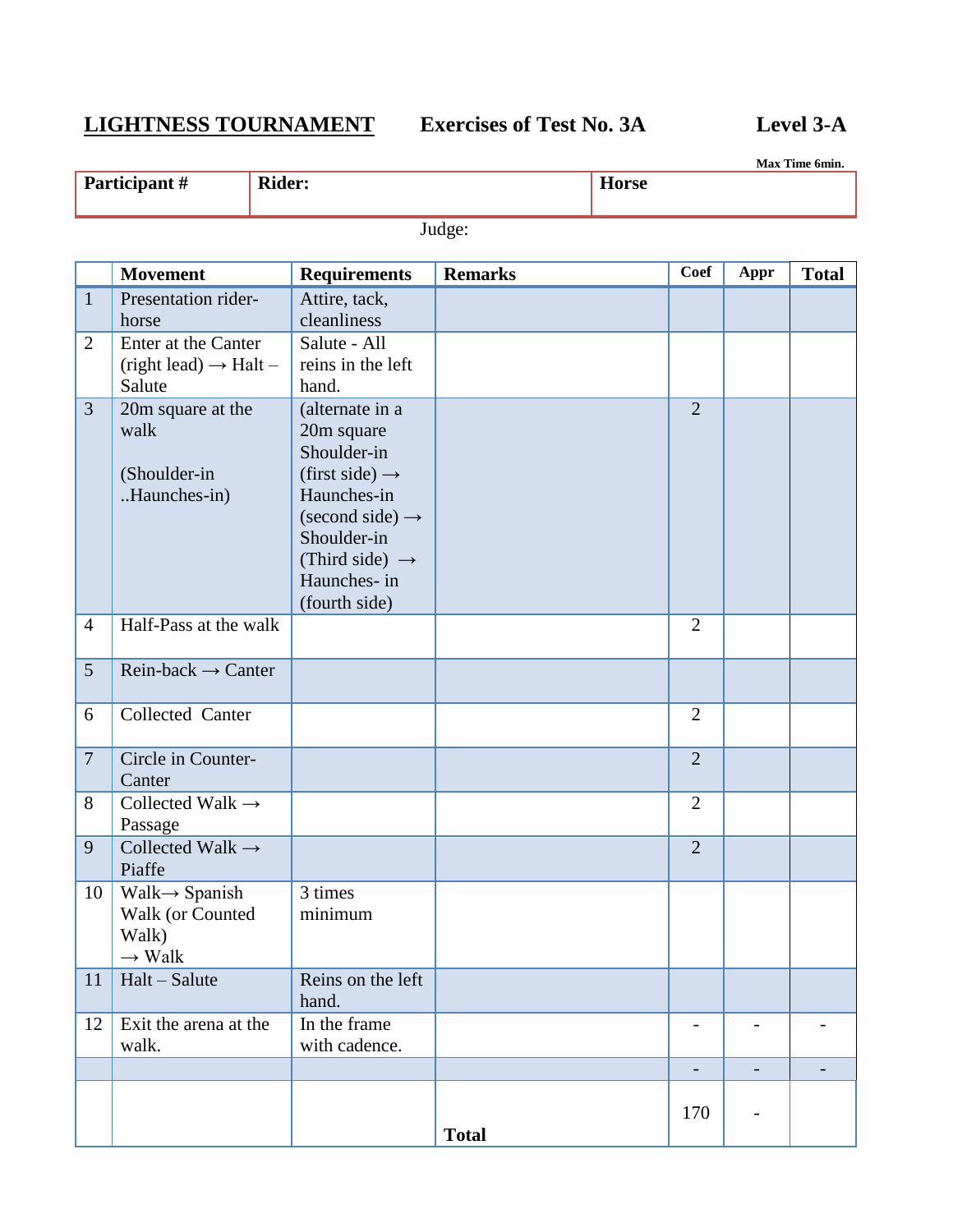| <b>Technical Composition</b>                                                      | Coef           | Appr | <b>Total</b> |
|-----------------------------------------------------------------------------------|----------------|------|--------------|
| Collected Walk (life, impulsion, regularity, looseness and spontaneity)           | 2              |      |              |
| Collected Canter (Collection, impulsion, regularity, cadence, balance, lightness) | $\overline{2}$ |      |              |
| Counter-Canter (impulsion, regularity, cadence, balance, lightness)               | $\overline{2}$ |      |              |
| Impulsion and regularity of the horse                                             | $\overline{2}$ |      |              |
| Submission and enjoyment of the horse                                             | $\overline{2}$ |      |              |
| Balance and lightness of the horse                                                | 3              |      |              |
| Self carriage                                                                     | 3              |      |              |
| Lightness and discretion of the rider's aids                                      | 3              |      |              |
| Descent of aids                                                                   | $\overline{2}$ |      |              |
|                                                                                   | 210            |      |              |
| <b>Total</b>                                                                      |                |      |              |

| <b>Artistic Presentation</b>                      | Coef | Appr | <b>Total</b> |
|---------------------------------------------------|------|------|--------------|
| Rhythm, selection of the music                    | 3    |      |              |
| Interpretation of the music                       | 2    |      |              |
| Choreography and use of the arena.                | 3    |      |              |
| Degree of difficulty                              | 3    |      |              |
| Harmony and grace between the rider and the horse | 3    |      |              |
|                                                   |      |      |              |
|                                                   | 140  |      |              |
| <b>Total</b>                                      |      |      |              |

| <b>Grand Total</b>           | Total |
|------------------------------|-------|
| <b>Movements</b>             |       |
| <b>Technical Composition</b> |       |
| <b>Artistic Presentation</b> |       |
| <b>Grand Total</b>           |       |

## To be deducted / Penalty

| First error: $1\%$ from the 100%       |    |  |
|----------------------------------------|----|--|
| to be deducted from the total obtained | 1% |  |
| Second error: 2 % from the 100%        | 2% |  |
| to be deducted from the total obtained |    |  |
| Third error: Disqualification          |    |  |
|                                        |    |  |

| <b>GRAND TOTAL</b> |  |
|--------------------|--|
|                    |  |
|                    |  |

| <b>Grand Total</b> | $\overline{\mathbf{x}}$<br>$\overline{A}$ | 100 | $\div$ 1 | $\binom{1}{1}$ | <u>a de Espera</u> |  |
|--------------------|-------------------------------------------|-----|----------|----------------|--------------------|--|
|                    | $\mathbf{v}$<br>$\overline{A}$            | 100 |          |                |                    |  |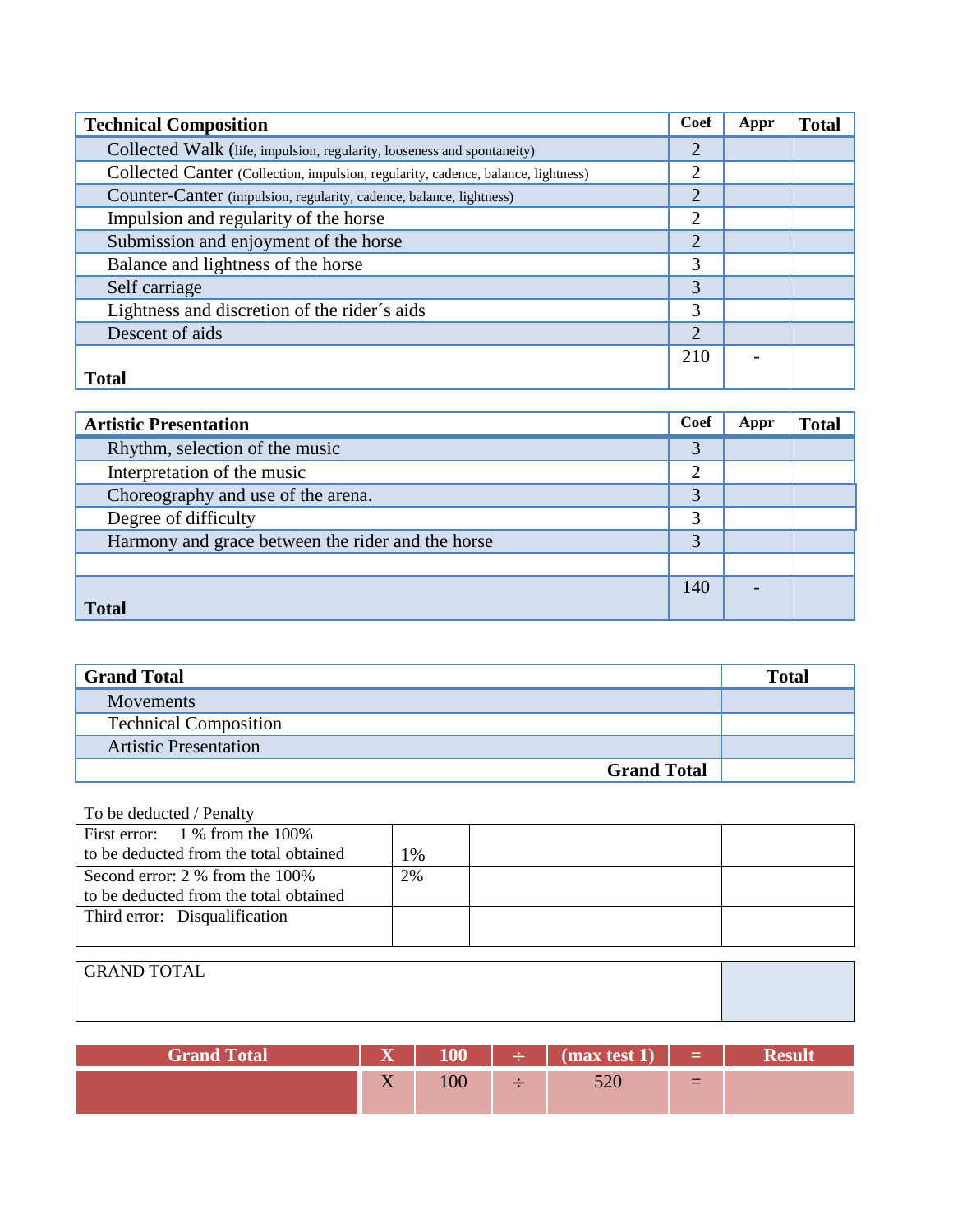# **LIGHTNESS TOURNAMENT Exercises of Test No. 3B Level 3-B**

**Max Time 6min.**

|                | Participant#                                                                   | <b>Rider:</b> |                                                                                                                                                                                                               |                | <b>Horse</b> |                          |                          | Max 1 ime omin.          |
|----------------|--------------------------------------------------------------------------------|---------------|---------------------------------------------------------------------------------------------------------------------------------------------------------------------------------------------------------------|----------------|--------------|--------------------------|--------------------------|--------------------------|
|                |                                                                                |               |                                                                                                                                                                                                               | Judge:         |              |                          |                          |                          |
|                | <b>Movement</b>                                                                |               | <b>Requirements</b>                                                                                                                                                                                           | <b>Remarks</b> |              | <b>Coef</b>              | Appr                     | <b>Total</b>             |
| $\mathbf{1}$   | Presentation rider-<br>horse                                                   |               | Attire, tack,<br>cleanliness                                                                                                                                                                                  |                |              |                          |                          |                          |
| $\overline{2}$ | Enter at the Collected<br>Canter (right lead) $\rightarrow$<br>$Halt - Salute$ |               | Salute - All<br>reins in the left<br>hand.                                                                                                                                                                    |                |              |                          |                          |                          |
| 3              | Walk Waltz (Half<br>Reverse pirouette +<br>half direct pirouette)              |               | 3 times<br>minimum, no-<br>stops                                                                                                                                                                              |                |              | $\overline{2}$           |                          |                          |
| $\overline{4}$ | 20m square at the<br>trot<br>(Shoulder-in<br>Haunches-in)                      |               | (alternate in a<br>20m square<br>Shoulder-in<br>(first side) $\rightarrow$<br>Haunches-in<br>$\text{(second side)} \rightarrow$<br>Shoulder-in<br>(Third side) $\rightarrow$<br>Haunches- in<br>(fourth side) |                |              | $\overline{2}$           |                          |                          |
| 5              | Half-Pass at the trot                                                          |               |                                                                                                                                                                                                               |                |              | $\overline{2}$           |                          |                          |
| 6              | <b>Collected Trot</b>                                                          |               |                                                                                                                                                                                                               |                |              | $\overline{2}$           |                          |                          |
| $\overline{7}$ | $Piaffe \rightarrow Passage$                                                   |               |                                                                                                                                                                                                               |                |              | $\overline{2}$           |                          |                          |
| 8              | Passage $\rightarrow$ Collected<br>Canter $\rightarrow$ Passage                |               |                                                                                                                                                                                                               |                |              |                          |                          |                          |
| 9              | Collected Canter $\rightarrow$<br><b>Extended Canter</b>                       |               |                                                                                                                                                                                                               |                |              |                          |                          |                          |
| 9              | Half-Pass at the<br>Canter                                                     |               |                                                                                                                                                                                                               |                |              |                          |                          |                          |
| 10             | Spanish Walk                                                                   |               | 10 steps<br>minimum                                                                                                                                                                                           |                |              | $\overline{2}$           |                          |                          |
| 11             | Halt - Salute                                                                  |               | Reins on the left<br>hand.                                                                                                                                                                                    |                |              |                          |                          |                          |
| 12             | Exit the arena at the<br>walk.                                                 |               | In the frame<br>with cadence.                                                                                                                                                                                 |                |              |                          |                          |                          |
|                |                                                                                |               |                                                                                                                                                                                                               |                |              | $\overline{\phantom{a}}$ | $\overline{\phantom{a}}$ | $\overline{\phantom{a}}$ |
|                |                                                                                |               |                                                                                                                                                                                                               |                |              | 180                      |                          |                          |

**Total**